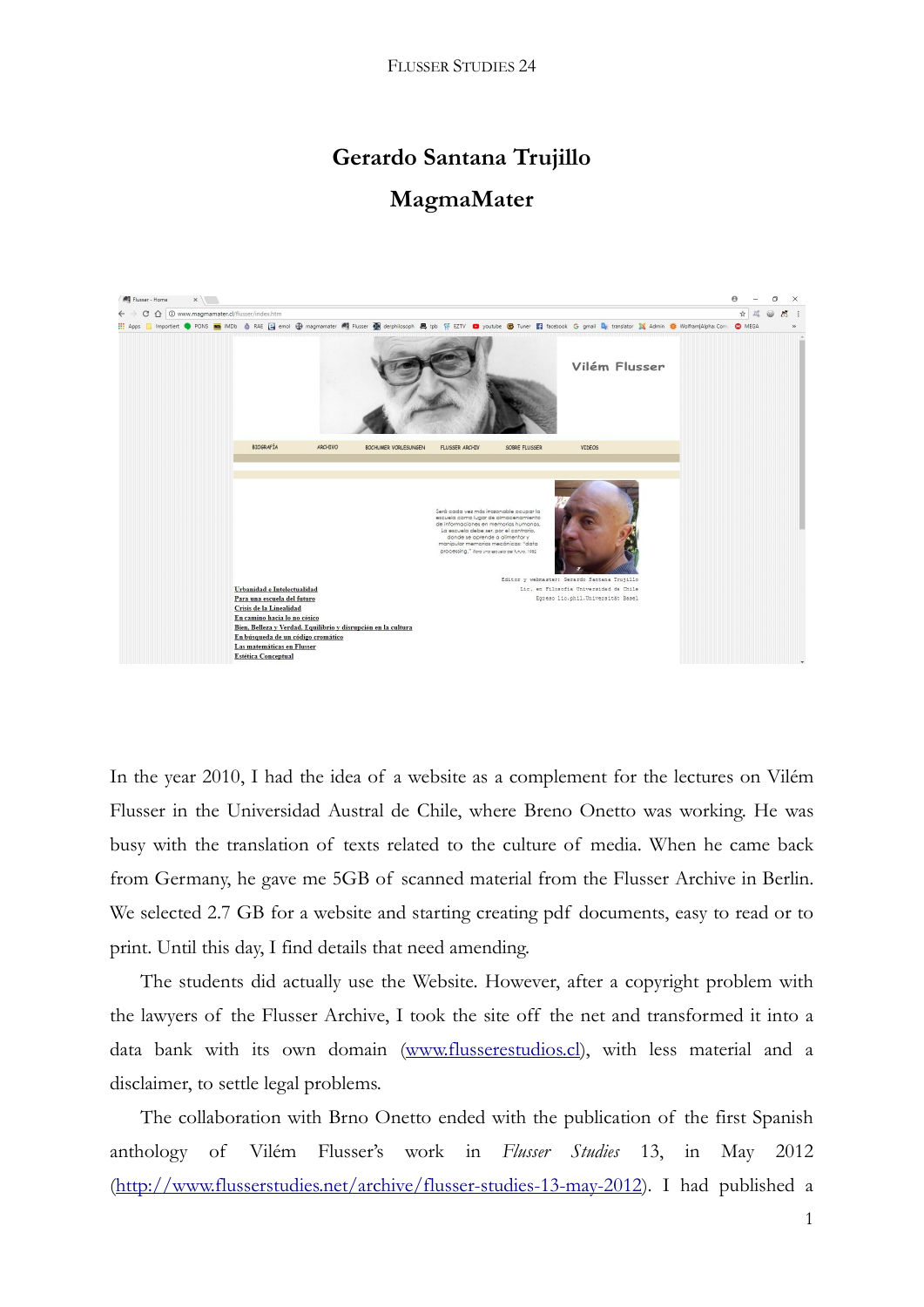text of my own about mathematics in the thought of our philosopher ([http://www.flusserstudies.net/sites/www.flusserstudies.net/files/media/attachments/sa](http://www.flusserstudies.net/sites/www.flusserstudies.net/files/media/attachments/santana-las-matematicas.pdf) [ntana-las-matematicas.pdf\)](http://www.flusserstudies.net/sites/www.flusserstudies.net/files/media/attachments/santana-las-matematicas.pdf).

The total absence of economic support in Chile – in spite of the fact that there were about two hundred registered users, most of them from German universities – forced me to shut down the site. In order not lose the work done, I reloaded the original website, a less sophisticated version, but at the same time a more generous one and with the corresponding disclaimer and hosted it on my personal site.

From my point of view, the reception of the Flusser's work has not yet taken place in Chile. Not even after Breno Onetto published a book with selected texts, *Vilém Flusser y la cultura de la imagen,* whose impact remains very small. It is sad to read texts from Chilean journalists and some intellectuals that make use of Flusser's terminology of media without quoting the sources or the original concepts.

The Chilean website that I represent has had no reception, not even in the academic world. Nevertheless, some of my editions and translations have had an effect on foreigner readers, for example, *Crisis of the Linearity* and *Urbanity and Intellectuality*, hosted in other websites. All approval and gratitude has come from outside of Chile



In spite of this indifference, I still find inspiration in the work of our philosopher, especially in the texts that warn us about the advent of a new form of thinking and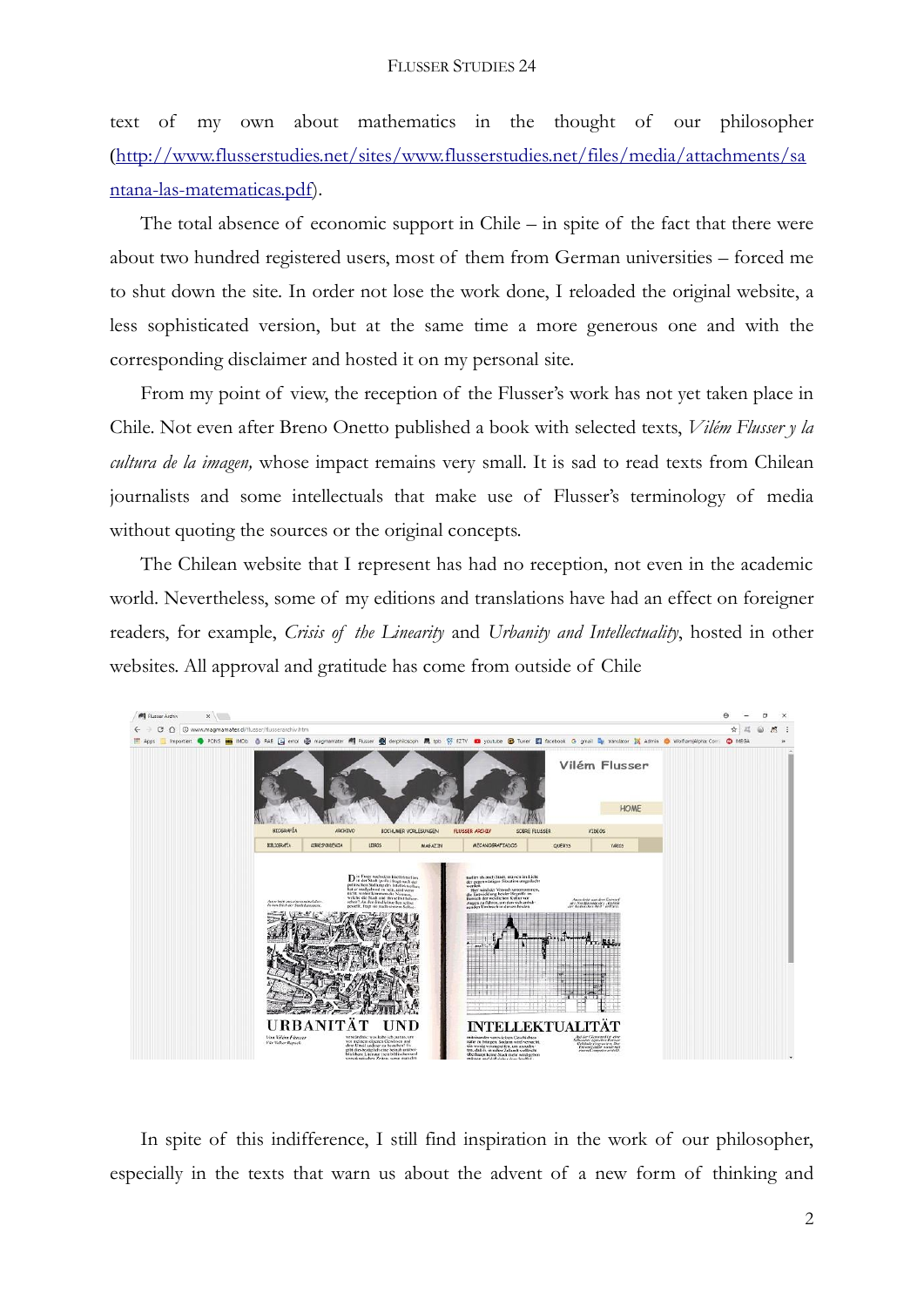highlight the mathematical tradition. For me, this is best expressed the metaphor of rain. Traditionally, there is a dialectical opposition between Heraclitus und Parmenides. On the one hand, the conception of a world in constant flow, a river, and on the other the world as an immutable being and unique object of thinking. The opposition that is emerging nowadays is that of the river of Heraclitus and the rain of Democritus. With respect to Flusser, for me everything begins here. I heard the *Bochumer Vorlesungen* (and read them at the same time), and I came across the following quote: "Alles ist ein Regen winziger Tropfen" (Everything is a rain of tiny drops). Flusser attributes it to Democritus, but notwithstanding my investigations, I could not find it anywhere. However, I found all the necessary elements of the quote. The world is generated by chance, by attraction and repulsion of elementary particles. Here, for example, is a key to the understanding of a text like *Crisis of the Linearity*.

With regard to the relation between mathematics and computer science as prominent alternative codes, I have tried in vain to bring to attention Stephen Wolfram's magnificent book *A new Kind of Science*, which clearly connected to Flusser' predictions, to the point of advancing a type of computational thinking, which could replace even mathematics as a new language. I am sure that Wolfram does not know anything about Flusser, but this makes it all the more remarkable.

There is still a lot of work to be done, both on the website and in the editing of texts. Surfing in the Internet has taught me that what has no meaning for someone awakens the curiosity of others. Because of this, I have included everything in my site, from postcards to bibliographical searches.

My work has always been *ad honorem* and I do not regret it, but the maintenance and the constant work in the improvement of the material or the translations demand a time that I often do not have.

The idea of a platform for approaching the different projects of the Flusser work could without much effort draw the attention of the university research centers in Chile and finally produce the long-awaited discussion. Likewise, a recognition would be given to each of the Flusserian websites included in the platform. I imagine a logo of Flusser Studies and the research centres considered in this project to unify the search. Undoubtedly, this idea of a single platform will help eliminate the dispersion of the material, and finally determine the size and scope of the intellectual work of Vilém